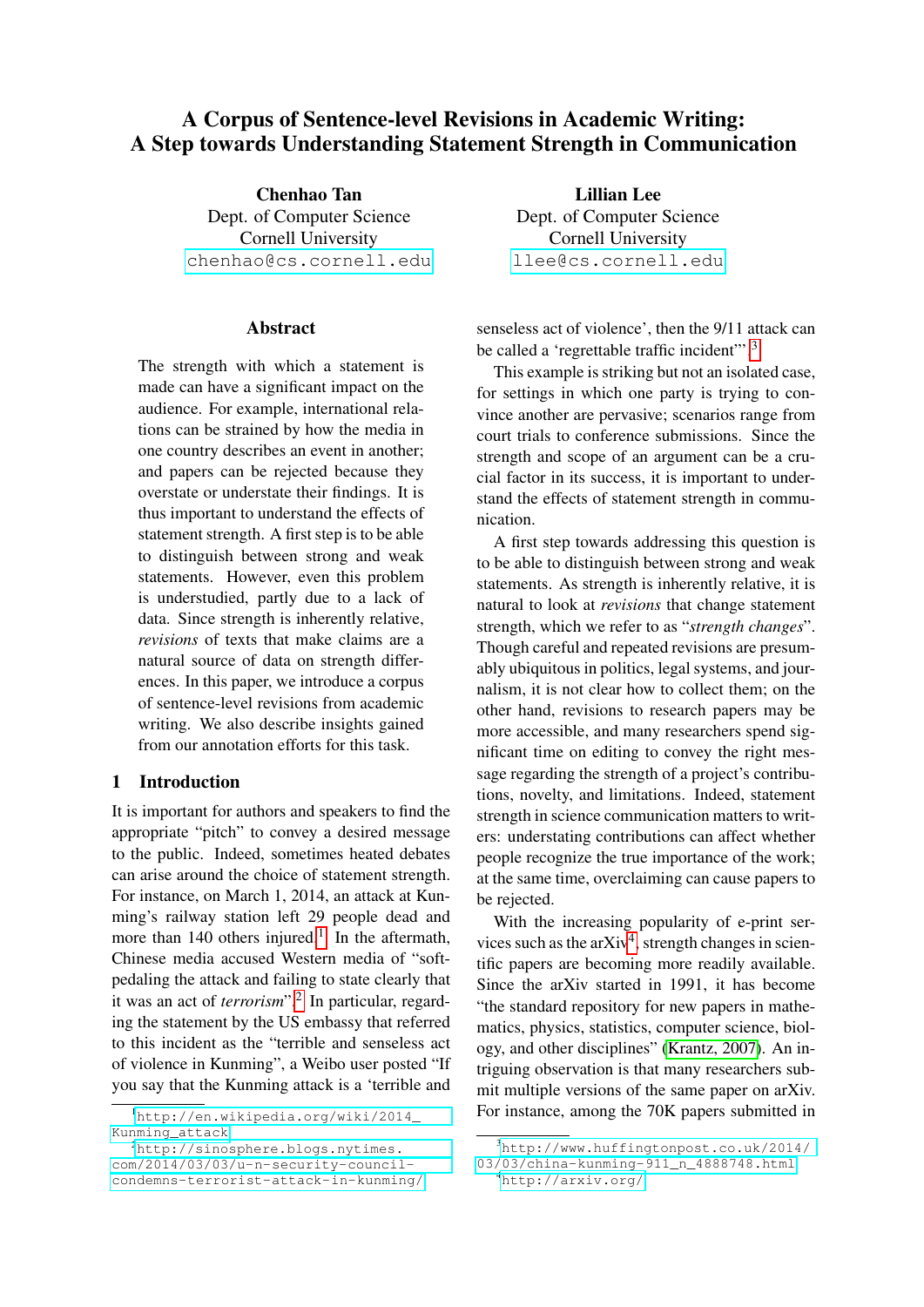<span id="page-1-0"></span>

| ΙD | Pairs                                                                                          |
|----|------------------------------------------------------------------------------------------------|
|    | S1: The algorithm is <i>studied</i> in this paper.                                             |
|    | S2: The algorithm is <i>proposed</i> in this paper.                                            |
|    | S1:  circadian pattern and burstiness in human communication activity.                         |
|    | S2:  circadian pattern and burstiness in <i>mobile phone communication</i> .                   |
| 3  | S1:  using minhash techniques, at a significantly lower cost and with same privacy guarantees. |
|    | S2:  using minhash techniques, with lower costs.                                               |
| 4  | S1: the rows and columns of the covariate matrix then have certain physical meanings           |
|    | S2: the rows and columns of the covariate matrix <i>could</i> have <i>different</i> meanings   |
|    | S1: they maximize the expected revenue of the seller but <i>induce efficiency loss</i> .       |
|    | S2: they maximize the expected revenue of the seller but <i>are inefficient</i> .              |

Table 1: Examples of potential strength differences.

2011, almost 40% (27.7K) have multiple versions. Many differences between these versions constitute a source of valid and motivated strength differences, as can be seen from the sentential revisions in Table [1.](#page-1-0) Pair 1 makes the contribution seem more impressive by replacing "studied" with "proposed". Pair 2 downgrades "human communication activity" to "mobile phone communication". Pair 3 removes "significantly" and the emphasis on "same privacy guarantees". Pair 4 shows an insertion of hedging, a relatively well-known type of strength reduction. Pair 5 is an interesting case that shows the complexity of this problem: on the one hand, S2 claims that something is "inefficient", which is an absolute statement, compared to "efficiency loss" in S1, where the possibility of efficiency still exists; on the other hand, S1 employs an active tone that emphasizes a causal relationship.

The main contribution of this work is to provide the first large-scale corpus of sentence-level revisions for studying a broad range of variations in statement strength. We collected labels for a subset of these revisions. Given the possibility of all kinds of disagreement, the fair level of agreement (Fleiss' Kappa) among our annotators was decent. But in some cases, the labels differed from our expectations, indicating that the general public can interpret the strength of scientific statements differently from researchers. The participants' comments may further shed light on science communication and point to better ways to define and understand strength differences.

## 2 Related Work and Data

Hedging, which can lead to strength differences, has received some attention in the study of science

communication [\(Salager-Meyer, 2011;](#page-5-1) [Lewin,](#page-5-2) [1998;](#page-5-2) [Hyland, 1998;](#page-5-3) [Myers, 1990\)](#page-5-4). The CoNLL 2010 Shared Task was devoted to hedge detection [\(Farkas et al., 2010\)](#page-5-5). Hedge detection was also used to understand scientific framing in debates over genetically-modified organisms in food [\(Choi](#page-5-6) [et al., 2012\)](#page-5-6).

Revisions on Wikipedia have been shown useful for various applications, including spelling correction [\(Zesch, 2012\)](#page-5-7), sentence compression [\(Yamangil and Nelken, 2008\)](#page-5-8), text simplification [\(Yatskar et al., 2010\)](#page-5-9), paraphrasing [\(Max and Wis](#page-5-10)[niewski, 2010\)](#page-5-10), and textual entailment [\(Zanzotto](#page-5-11) [and Pennacchiotti, 2010\)](#page-5-11). But none of the categories of Wikipedia revisions previously examined [\(Daxenberger and Gurevych, 2013;](#page-5-12) [Bronner](#page-5-13) [and Monz, 2012;](#page-5-13) [Mola-Velasco, 2011;](#page-5-14) [Potthast et](#page-5-15) [al., 2008;](#page-5-15) [Daxenberger and Gurevych, 2012\)](#page-5-16) relate to statement strength. After all, the objective of editing on Wikipedia is to present neutral and objective articles.

Public datasets of science communication are available, such as the ACL Anthology, $5$  collec-tions of NIPS papers,<sup>[6](#page-1-2)</sup> and so on. These datasets are useful for understanding the progress of disciplines or the evolution of topics. But the lack of edit histories or revisions makes them not immediately suitable for studying strength differences. Recently, there have been experiments with *open* peer review.[7](#page-1-3) Records from open reviewing can provide additional insights into the revision process once enough data is collected.

<span id="page-1-1"></span><sup>5</sup><http://aclweb.org/anthology/>

<span id="page-1-2"></span><sup>6</sup><http://nips.djvuzone.org/txt.html>

<span id="page-1-3"></span><sup>7</sup><http://openreview.net>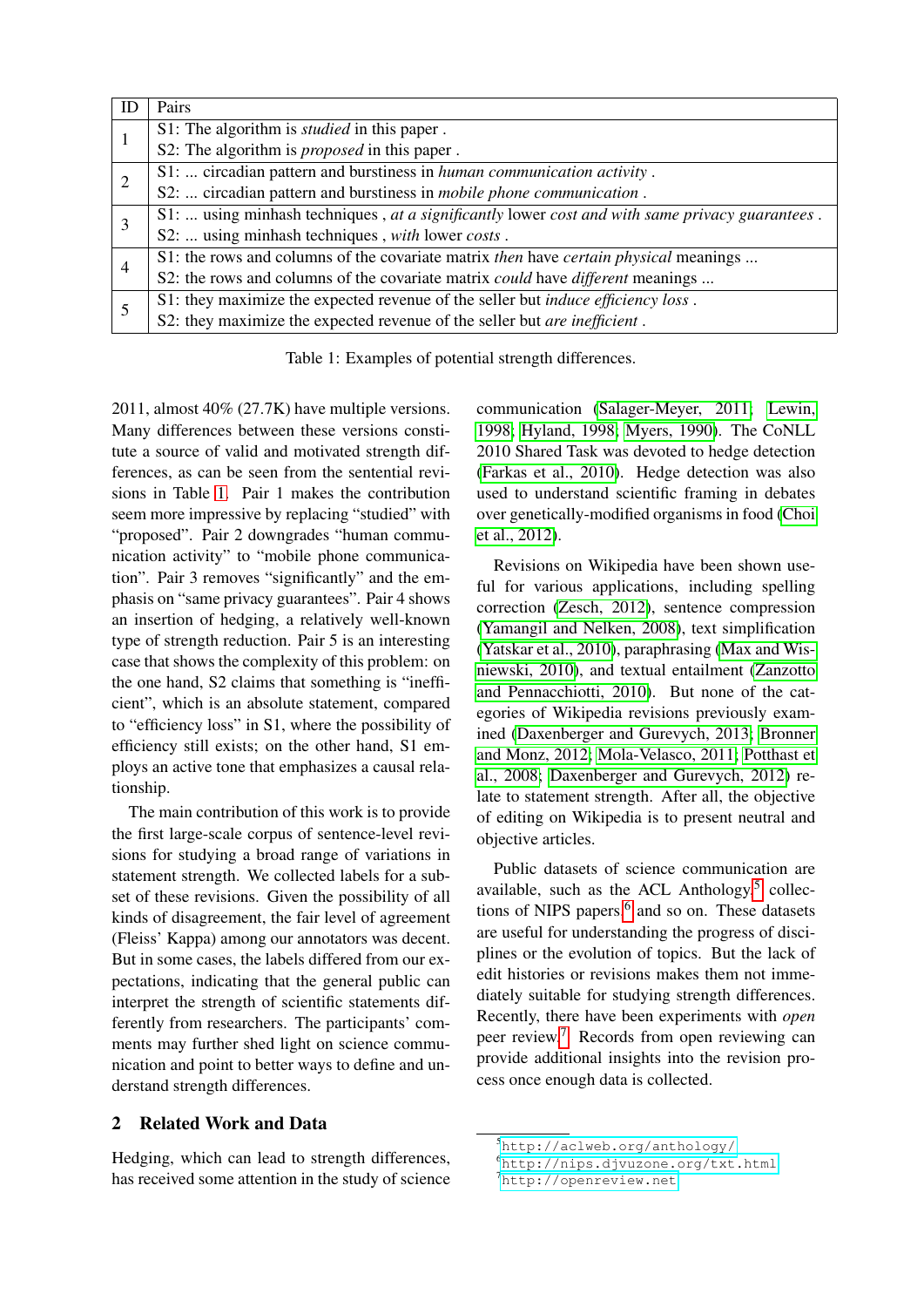<span id="page-2-2"></span>

tween introduction and conclusion.



Figure 1: In all figures, different colors indicate different types of changes.

#### 3 Dataset Description

Our main dataset was constructed from all papers submitted in 2011 on the arXiv. We first extracted the textual content from papers that have multiple versions of tex source files. All mathematical environments were ignored. Section titles were not included in the final texts but are used in alignment.

In order to align the first version and the final version of the same paper, we first did macro alignment of paper sections based on section titles. Then, for micro alignment of sentences, we employed a dynamic programming algorithm similar to that of [Barzilay and Elhadad \(2003\)](#page-5-17). Instead of cosine similarity, we used an idf-weighted longestcommon-subsequence algorithm to define the similarity between two sentences, because changes in word ordering can also be interesting. Formally, the similarity score between sentence  $i$  and sentence  $j$  is defined as

$$
Sim(i, j) = \frac{\text{Weighted-LCS}(S_i, S_j)}{\max(\sum_{w \in S_i} idf(w), \sum_{w \in S_j} idf(w))},
$$

where  $S_i$  and  $S_j$  refer to sentence i and sentence j. Since it is likely that a new version adds or deletes a large sequence of sentences, we did not impose a skip penalty. We set the mismatch penalty to  $0.1<sup>8</sup>$  $0.1<sup>8</sup>$  $0.1<sup>8</sup>$ 

In the end, there are 23K papers where the first version was different from the last version. $9$  We categorize sentential revisions into the following three types:

- Deletion: we cannot find a match in the final version.
- Typo: all sequences in a pair of matched sentences are typos, where a sequence-level typo is one where the edit distance between the matched sequences is less than three.
- Rewrite: matched sentences that are not typos. This type is the focus of this study.

What kinds of changes are being made? One might initially think that typo fixes represent a large proportion of revisions, but this is not correct, as shown in Figure [1a.](#page-2-2) Deletions represent a substantial fraction, especially in the middle section of a paper. But it is clear that the majority of changes are rewrites; thus revisions on the arXiv indeed provide a great source for potential strength differences.

Who makes changes? Figure [1b](#page-2-2) shows that the Math subarchive makes the largest number of changes. This is consistent with the mathematics community's custom of using the arXiv to get findings out early. In terms of changes per sentence (Figure [1c\)](#page-2-2), statistics and quantitative studies are the top subareas.

Further, Figure [2](#page-3-0) shows the effect of the number of authors. It is interesting that both in terms of sheer number and percentage, single-authored papers have the most changes. This could be because a single author enjoys greater freedom and has stronger motivation to make changes, or because multiple authors tend to submit a more polished initial version. This echoes the finding in [Posner](#page-5-18)

<span id="page-2-0"></span><sup>&</sup>lt;sup>8</sup>We did not allow cross matching (i.e.,  $i \rightarrow j-1, i-1 \rightarrow$ j), since we thought matching this case as  $(i - 1, i) \rightarrow j$  or  $i \rightarrow (j, j - 1)$  can provide context for annotation purposes. But in the end, we focused on labeling very similar pairs. This decision had little effect.

<span id="page-2-1"></span><sup>&</sup>lt;sup>9</sup> This differs from the number in Section [1](#page-0-4) because articles may not have the tex source available, or the differences between versions may be in non-textual content.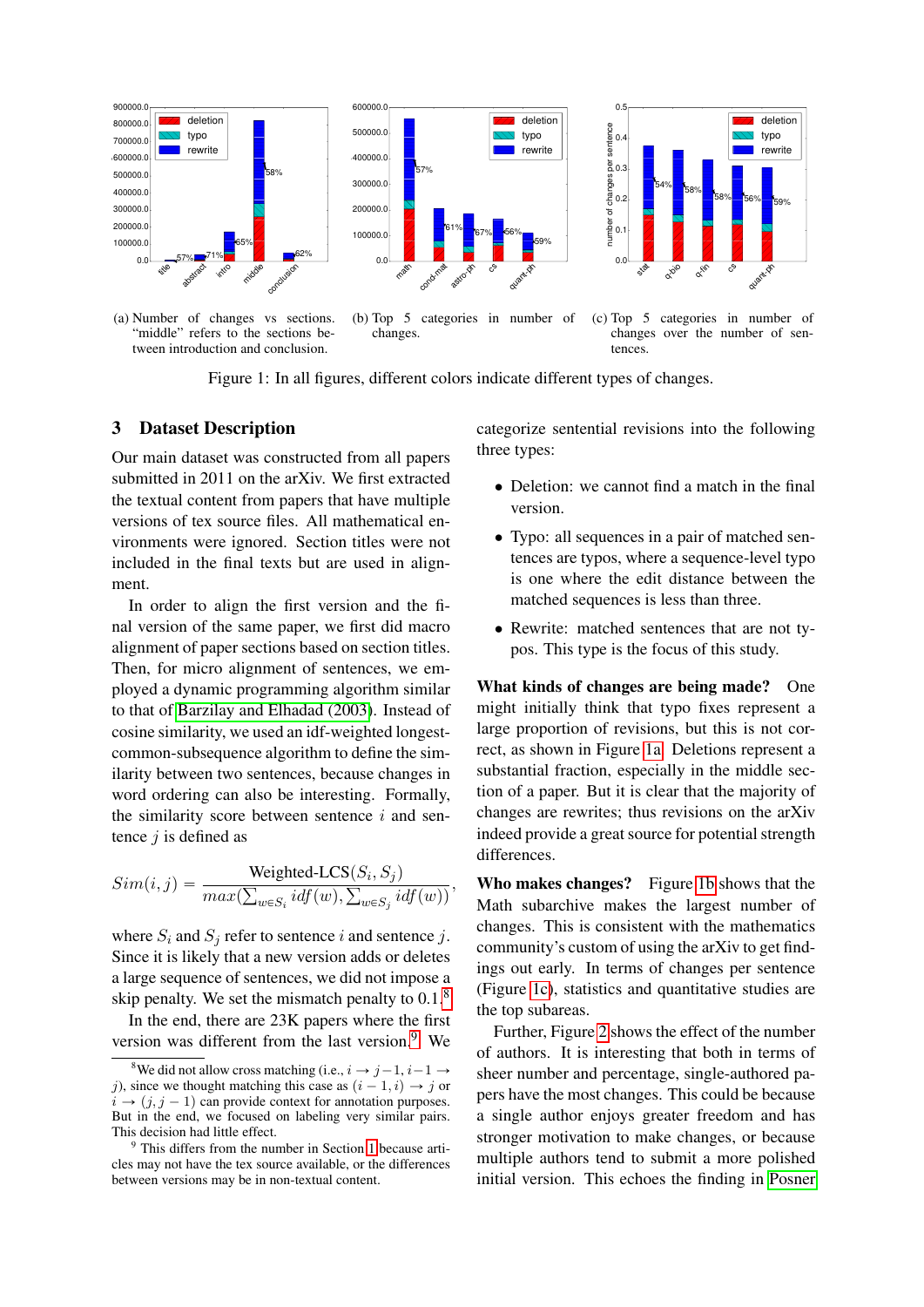<span id="page-3-2"></span>You should mark S2 as Stronger if

' (R1) S2 strengthens the degree of some aspect of S1, for example, S1 has the word "better", whereas S2 uses "best", or S2 removes the word "possibly"

' (R2) S2 adds more evidence or justification (we *don't* count adding details)

' (R3) S2 sounds more impressive in some other way: the authors' work is more important/novel- /elegant/applicable/etc.

If instead S1 is stronger than S2 according to the reasons above, select Weaker. If the changes aren't strengthenings or weakenings according to the reason above, select No Strength Change. If there are both strengthenings and weakenings, or you find that it is really hard to tell whether the change is stronger or weaker, then select I can't tell.

[Table 2: Definition of labels in our labeling tasks.](#page-5-18)

<span id="page-3-0"></span>

(a) Number of changes vs number of authors.

(b) Percentage of changed sentences vs number of authors.

Figure 2: Error bars represent standard error. (a): up until 5 authors, a larger number of authors indicates a smaller number of changes. (b): percentage is measured over the number of sentences in the first version; there is an interior minimum where 2 or 3 authors make the smallest percentage of sentence changes on a paper.

[and Baecker \(1992\)](#page-5-18) that the collaborative writing process differs considerably from individual writing. Also, more than 25% of the first versions are changed, which again shows that substantive edits are being made in these resubmissions.

## 4 Annotating Strength Differences

In order to study statement strength, reliable strength-difference labels are needed. In this section, we describe how we tried to define strength differences, compiled labeling instructions, and gathered labels using Amazon Mechanical Turk.

Label definition and collection procedure. We focused on matched sentences from abstracts and introductions to maximize the proportion of strength differences (as opposed to factual/no strength changes). We required pairs to have similarity score larger than 0.5 in our labeling task to make pairs more comparable. We also replaced all math environments with "[MATH]".<sup>[10](#page-3-1)</sup> We obtained 108K pairs that satisfy the above conditions, available at [http://chenhaot.com/](http://chenhaot.com/pages/statement-strength.html) [pages/statement-strength.html](http://chenhaot.com/pages/statement-strength.html). To create the pool of pairs for labeling, we randomly sampled 1000 pairs and then removed pairs that we thought were processing errors.

We used Amazon Mechanical Turk. It may initially seem surprising to have annotations of technical statements not done by domain experts; we did this intentionally because it is common to communicate unfamiliar topics to the public in political and science communication (we comment on non-expert rationales later). We use the following set of labels: *Stronger, Weaker, No Strength Change, I can't tell*. Table [2](#page-3-2) gives our definitions. The instructions included 8 pairs as examples and 10 pairs to label as a training exercise. Participants were then asked to choose labels and write mandatory comments for 50 pairs. According to the comments written by participants, we believe that they did the labeling in good faith.

Quantitative overview. We collected 9 labels each for 500 pairs. Among the 500 pairs, Fleiss' Kappa was 0.242, which indicates fair agreement [\(Landis and Koch, 1977\)](#page-5-19). We took a conservative approach and only considered pairs with an absolute majority label, i.e., at least 5 of 9 labelers chose the same label. There are 386 pairs that satisfy this requirement (93 weaker, 194 stronger, 99 no change). On this subset of pairs, Fleiss' Kappa is 0.322, and 74.4% of pairs were strength changes. Considering all the possible disagreement, this result was acceptable.

Qualitative observations. We were excited about the labels from these participants: despite

<span id="page-3-1"></span><sup>&</sup>lt;sup>10</sup>These decisions were made based on the results and feedback that we got from graduate students in an initial labeling.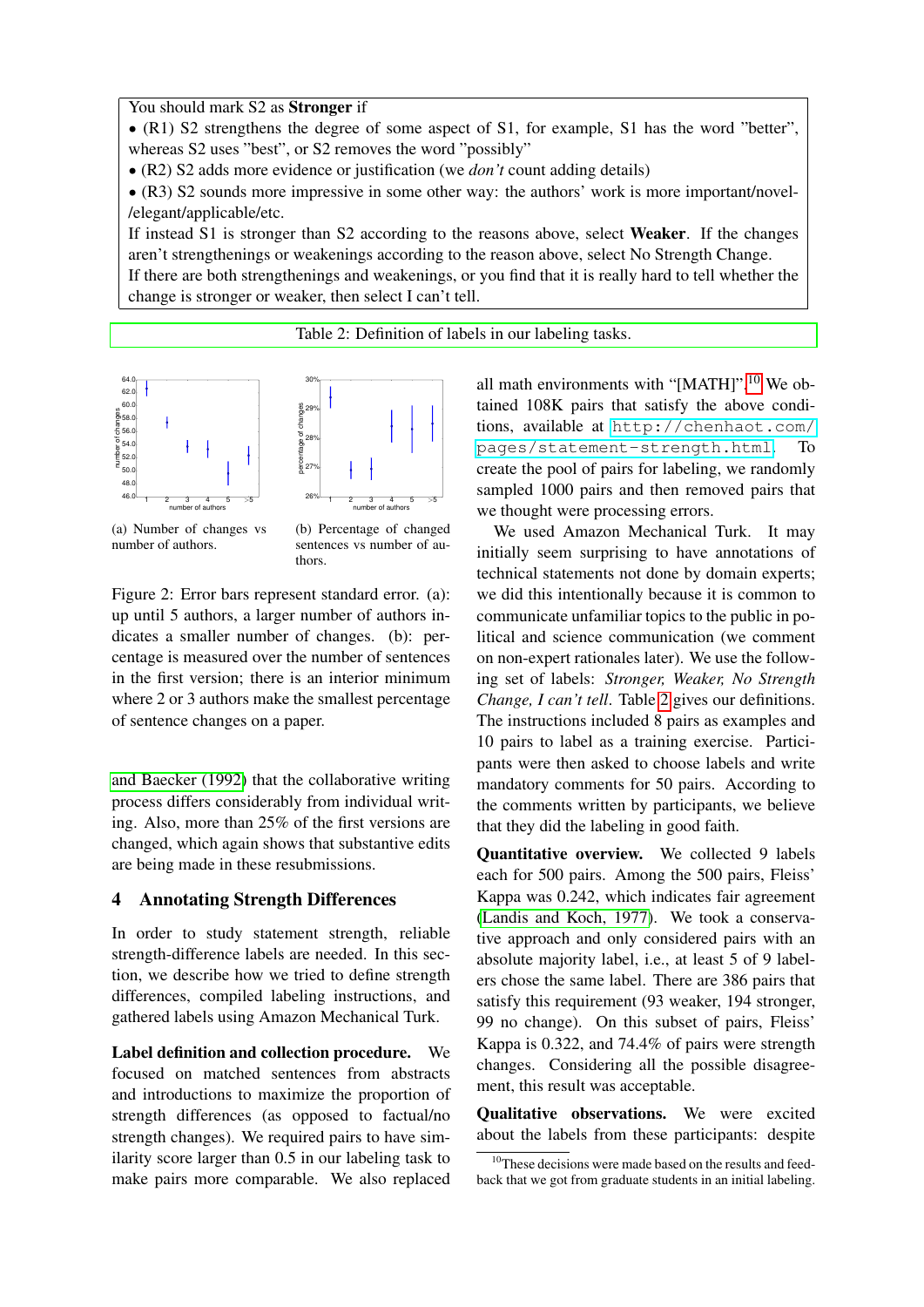<span id="page-4-0"></span>

| ID | Matched sentences and comments                                                                                        |
|----|-----------------------------------------------------------------------------------------------------------------------|
|    | S1:  using data from numerics and experiments.                                                                        |
|    | S2:  using data sets from numerics in the point particle limit and one experimental data set.                         |
|    | (stronger) S2 is more specific in its description which seems stronger.                                               |
|    | (weaker) "one experimental data set" weakens the sentence                                                             |
|    | S1: we also proved that if [MATH] is sufficiently homogeneous then                                                    |
|    | S2: we also proved that if [MATH] is not totally disconnected and sufficiently homogeneous then                       |
|    | (stronger) We have more detail/proof in S2                                                                            |
|    | (stronger) the words "not totally disconnected" made the sentence sound more impressive.                              |
|    | S1: we also show in general that vectors of products of jack vertex operators form a basis of symmetric functions.    |
|    | S2: we also show in general that the images of products of jack vertex operators form a basis of symmetric functions. |
|    | (weaker) Vectors sounds more impressive than images                                                                   |
|    | (weaker) sentence one is more specific                                                                                |
| 4  | S1: in the current paper we discover several variants of qd algorithms for quasiseparable matrices.                   |
|    | S2: in the current paper we adapt several variants of gd algorithms to quasiseparable matrices.                       |
|    | (stronger) in S2 Adapt is stronger than just the word discover, adapt implies more of a proactive measure.            |
|    | (stronger) s2 sounds as if they're doing something with specifics already, rather than hunting for a way to do it     |

Table 3: Representative examples of surprising labels, together with selected labeler comments.

the apparent difficulty of the task, we found that many labels for the 386 pairs were reasonable. However, in some cases, the labels were counterintuitive. Table [3](#page-4-0) shows some representative examples.

First, participants tend to take details as evidence even when these details are not germane to the statement. For pair 1, while one turker pointed out the decline in number of experiments, most turkers simply labeled it as stronger because it was more specific. "Specific" turned out to be a common reason used in the comments, even though we said in the instructions that only additional justification and evidence matter. This echoes the finding in [Bell and Loftus \(1989\)](#page-5-20) that even unrelated details influenced judgments of guilt.

Second, participants interpret constraints/conditions not in strictly logical ways, seeming to care little about scope at times. For instance, the majority labeled pair 2 as "stronger". But in S2 for that pair, the result holds for strictly fewer possible worlds. But it should be said that there are cases that labelers interpreted logically, e.g., "compelling evidence" subsumes "compelling experimental evidence".

Both of the above cases share the property that they seem to be correlated with a tendency to judge lengthier statements as stronger. Another interesting case that does not share this characteristic is that participants can have a different understanding of domain-specific terms. For pair 3, the majority thought that "vectors" sounds more impressive than "images"; for pair 4, the majority considered "adapt" stronger than "discover". This issue is common when communicating new topics to the public not only in science commu-

nication but also in politics and other scenarios. It may partly explain miscommunications and misinterpretations of scientific studies in journalism. $<sup>11</sup>$  $<sup>11</sup>$  $<sup>11</sup>$ </sup>

## 5 Looking ahead

Our observations regarding the annotation results raise questions regarding what is a generalizable way to define strength differences, how to use the labels that we collected, and how to collect labels in the future. We believe that this corpus of sentence-level revisions, together with the labels and comments from participants, can provide insights into better ways to approach this problem and help further understand strength of statements.

One interesting direction that this enables is a potentially new kind of learning problem. The comments indicate features that humans think salient. Is it possible to automatically learn new features from the comments?

The ultimate goal of our study is to understand the effects of statement strength on the public, which can lead to various applications in public communication.

## Acknowledgments

We thank J. Baldridge, J. Boyd-Graber, C. Callison-Burch, and the reviewers for helpful comments; P. Ginsparg for providing data; and S. Chen, E. Kozyri, M. Lee, I. Lenz, M. Ott, J. Park, K. Raman, M. Reitblatt, S. Roy, A. Sharma, R. Sipos, A. Swaminathan, L. Wang, W. Xie, B. Yang and the anonymous annotators for all their labeling help. This work was supported in part by NSF grant IIS-0910664 and a Google Research Grant.

<span id="page-4-1"></span><sup>11</sup>[http://www.phdcomics.com/comics/](http://www.phdcomics.com/comics/archive.php?comicid=1174) [archive.php?comicid=1174](http://www.phdcomics.com/comics/archive.php?comicid=1174)